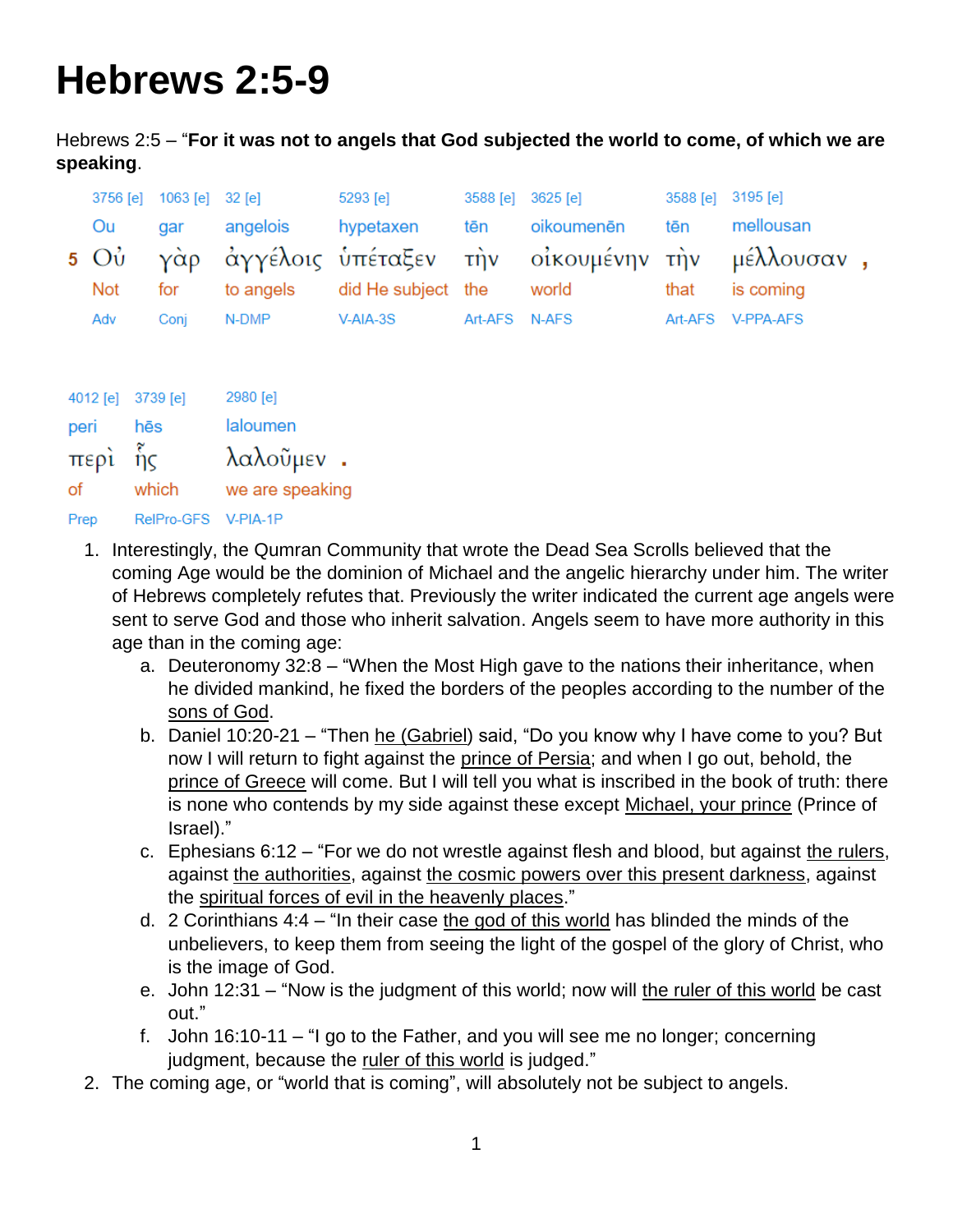- 3. The focus of chapter one and two so far has been the coming kingdom of the Son, including the message of salvation to people of this age that will allow them entrance into that kingdom.
- 4. In the next verse the author of Hebrews goes again to the Old Testament for textual support for his point.
- 5. "The world" is the Greek word *oikoumenen* used to refer to "the inhabited earth."
	- a. This Greek word is used of the land that is being inhabited, the land in a state of habitation, the inhabited world, that is, the Roman world, for all outside it was regarded as of no account.
	- b. Greeks used it of countries occupied by Greeks, and not the barbarians
	- c. Romans used it to refer to the Roman Empire territory.
	- d. It is interesting to see this word used to refer to the coming age. The word age, or *aion*, is more common at this point

## 2:6-8a – "**It has been testified somewhere**,

## "**What is man, that you are mindful of him, or the son of man, that you care for him? You made him for a little while lower than the angels; you have crowned him with glory and honor, putting everything in subjection under his feet**."

| 1263 [e]             |                  | 1161 $[e]$ |               | $4225$ [e]        | 5100 [e]             | 3004 [e]         |         | 5101 [e]             | 1510 [e]     | 444 [e]          | 3754 [e]               |
|----------------------|------------------|------------|---------------|-------------------|----------------------|------------------|---------|----------------------|--------------|------------------|------------------------|
| diemartyrato         |                  | de         | pou           |                   | tis                  | legōn            |         | Τi                   | estin        | anthropos        | hoti                   |
| 6 διεμαρτύρατο δέ    |                  |            | $\pi$ ov      |                   | τις,                 | λέγων            |         | Τí                   | έστιν        | άνθρωπος,        | $\ddot{\mathrm{o}}$ ti |
| Has testified        |                  | however    |               | somewhere         | someone              | saying           |         | What                 | is           | man              | that                   |
| $V-AIM-3S$           |                  | Conj       | Adv           |                   | <b>IPro-NMS</b>      | <b>V-PPA-NMS</b> |         | IPro-NNS             | $V-PIA-3S$   | N-NMS            | Conj                   |
| 3403 [e]<br>mimnēskē | 846 [e]<br>autou |            | 2228 [e]<br>ē | 5207 [e]<br>huios | 444 [e]<br>anthropou |                  | hoti    | 3754 [e]<br>1980 [e] | episkeptē    | 846 [e]<br>auton |                        |
| μιμνήσκη             | αὐτοῦ            |            | ñ             | $\vec{v}$         |                      | άνθρώπου,        | $5\tau$ |                      | έπισκέπτη    | αὐτόν?           |                        |
| You are mindful      | of him           |            | or            | [the] son         | of man               |                  | that    |                      | You care for | him              |                        |
| V-PIM/P-2S           | PPro-GM3S        |            | Conj          | N-NMS             | N-GMS                |                  | Conj    |                      | V-PIM/P-2S   | PPro-AM3S        |                        |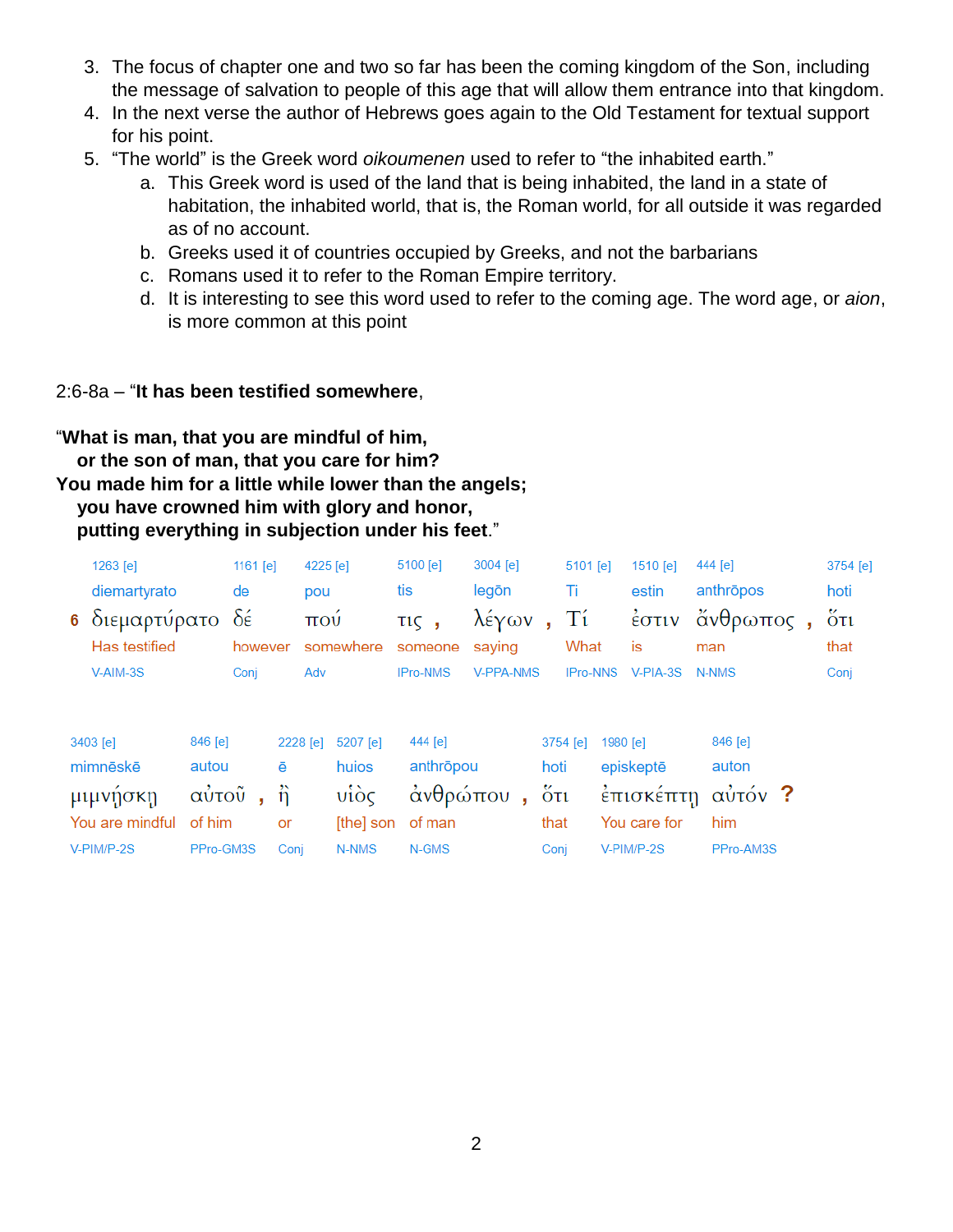|                | $1642$ [e]        |     | 846 [e]           | 1024 [e] | 5100 [e]      |                  | 3844 [e] 32 [e]   |                          | 1391 [e]          |                | 2532 [e]              | 5092 [e] 4737 [e] |              |
|----------------|-------------------|-----|-------------------|----------|---------------|------------------|-------------------|--------------------------|-------------------|----------------|-----------------------|-------------------|--------------|
|                | <b>ēlatt</b> osas |     | auton             | brachy   | ti            | par <sup>'</sup> | angelous          |                          | doxē              |                | kai                   | timē              | estephanosas |
|                | 7 ήλάττωσας αυτόν |     |                   | βραχύ τι |               |                  |                   | παρ' άγγέλους ; δόξη     |                   |                | $\kappa$ $\alpha$     | τιμῆ              | έστεφάνωσας  |
| You made lower |                   |     | him               | a little | some          | than             |                   | [the] angels             |                   | with glory and |                       | honor             | You crowned  |
|                | $V-AIA-2S$        |     | PPro-AM3S Adv     |          | IPro-ANS Prep |                  | N-AMP             |                          | N-DFS             |                | Conj                  | N-DFS             | $V-AIA-2S$   |
|                |                   |     |                   |          |               |                  |                   |                          |                   |                |                       |                   |              |
|                | 846 [e]           |     | 2532 [e] 2525 [e] |          | 846 [e]       | 1909 [e]         | 3588 [e] 2041 [e] |                          | 3588 [e] 5495 [e] |                |                       | 4771 [e]          |              |
|                | auton             | kai | katestēsas        |          | auton         | epi              | ta                | erga                     | tōn               | cheirōn        |                       | sou               |              |
|                |                   |     |                   |          |               |                  | $\sim$            | $\overline{\phantom{a}}$ |                   |                | $\tilde{\phantom{a}}$ |                   |              |

|                         | αύτόν , (καὶ κατέστησας αύτὸν έπὶ τὰ - ἔργα τῶν χειρῶν σου) - |                                            |  |  |                                    |          |
|-------------------------|---------------------------------------------------------------|--------------------------------------------|--|--|------------------------------------|----------|
| him                     | and have appointed him                                        |                                            |  |  | over the works of the hands of vou |          |
| PPro-AM3S Coni V-AIA-2S |                                                               | PPro-AM3S Prep Art-ANP N-ANP Art-GFP N-GFP |  |  |                                    | PPro-G2S |

- 1. The author introduces Psalm 8 with the verb "testify" (*diamartyromai*)
	- a. Used in the past tense indicating Psalm 8 was a testimony, promise or prophecy
	- b. The word *diamarturomai* means "to affirm solemnly" and is used to say "I give solemn evidence," and "I testify and declare solemnly"
- 2. This quote is part of Psalm 8:
	- a. The whole psalm is centered on man's role in God's creation
	- b. The author of Hebrews sees within this psalm a yet unfulfilled purpose for man.
	- c. The fullness of man's purpose will not be recognized in this age, but instead in the coming age of the Son of Man.
	- d. The words of Psalm 8 describe man, but do not actually describe the state of man in this age.
- 3. Mindful" *mimneske* has the sense of remembering with a view to help. It means God is totally committed to helping man
- 4. "care for" *eiskepte* The Greek word may mean "visit in order to punish for wrongdoing" or visit t=in order to care for."
- 5. Man was created for this position in the hierarchy:
	- a. God
	- b. Angels
	- c. Man
	- d. All other created things

2:8b – "**Now in putting everything in subjection to him, he left nothing outside his control. At present, we do not yet see everything in subjection to him**.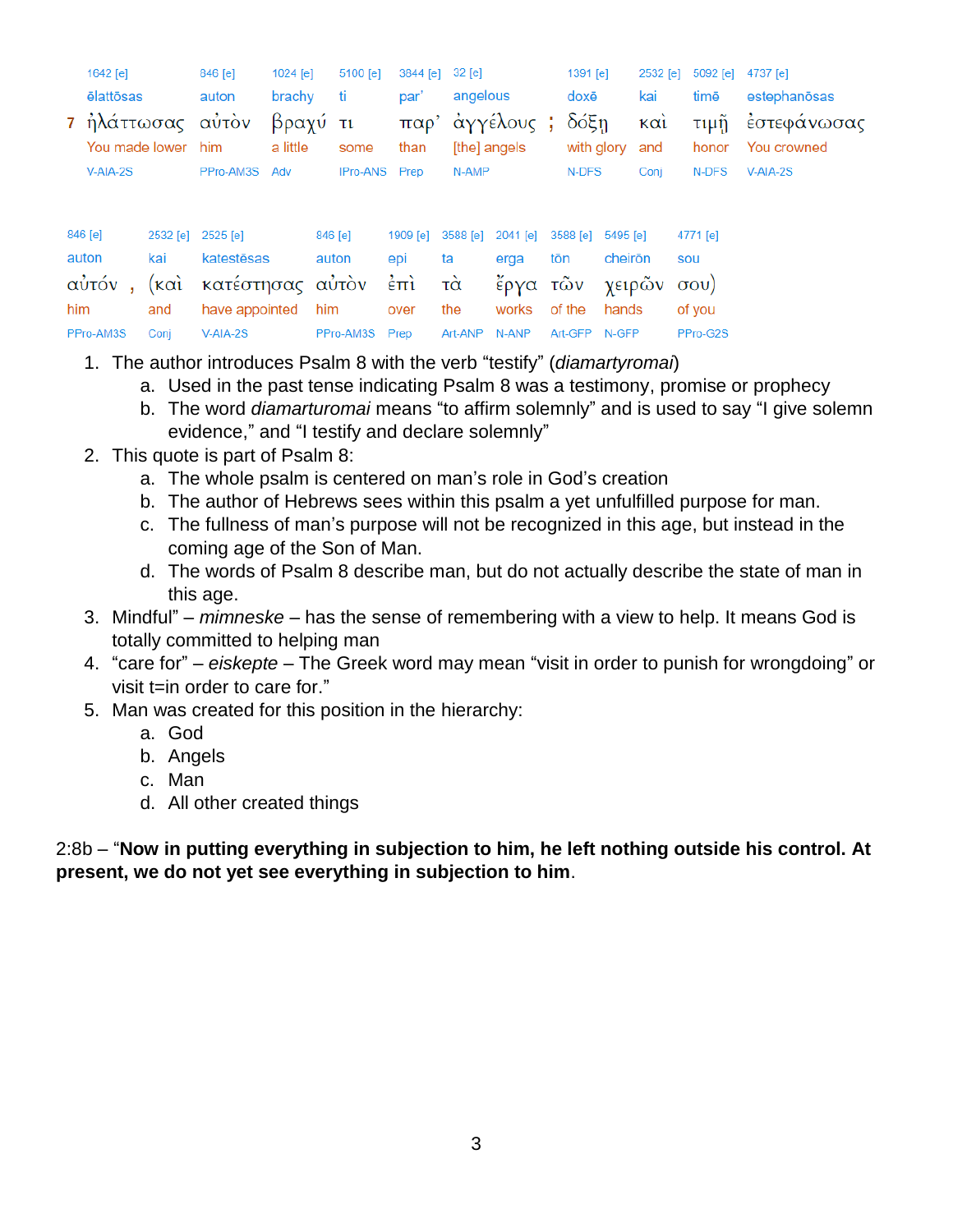| 3956 [e] | 5293 [e]                                    | 5270 [e]                       | 3588 [e] 4228 [e] |       | 846 [e]   |       | 1722 [e] 3588 [e] 1063 [e] |     |
|----------|---------------------------------------------|--------------------------------|-------------------|-------|-----------|-------|----------------------------|-----|
| panta    | hypetaxas                                   | hvpokatō                       | tōn               | podōn | autou     | En.   |                            | dar |
|          | <b>8</b> πάντα υπέταξας                     | ύποκάτω τῶν ποδῶν αὐτοῦ. Ἐν τῷ |                   |       |           |       |                            | Υαρ |
|          | all things You have put in subjection under |                                | the               | feet  | of him    | $\ln$ | ÷.                         | for |
| Adj-ANP  | V-AIA-2S                                    | Prep                           | Art-GMP N-GMP     |       | PPro-GM3S | Prep  | Art-DNS Conj               |     |

| 5293 [e]                       | 846 [e]                   | 3588 [e] 3956 [e] |       | 3762 [e] | 863 [e]                | 846 [e]           | 506 [e]                                                        | 3568 [e]           | 1161 $[e]$ |
|--------------------------------|---------------------------|-------------------|-------|----------|------------------------|-------------------|----------------------------------------------------------------|--------------------|------------|
| hypotaxai                      | autō                      | ta                | panta |          | ouden aphēken autō     |                   | anypotakton                                                    | nvn                | de         |
|                                |                           |                   |       |          |                        |                   | ύποτάξαι αύτῷ τὰ πάντα, οὐδὲν ἀφῆκεν αὐτῷ ἀνυπότακτον. νῦν δὲ, |                    |            |
| subjecting to him - all things |                           |                   |       |          | nothing He left to him |                   | unsubiect                                                      | At present however |            |
| V-ANA                          | PPro-DM3S Art-ANP Adj-ANP |                   |       |          | Adj-ANS V-AIA-3S       | PPro-DM3S Adj-ANS |                                                                | Adv                | Conj       |

|     | 3768 [e] 3708 [e] 846 [e] |  | 3588 [e] 3956 [e] | 5293 [e]                                                    |
|-----|---------------------------|--|-------------------|-------------------------------------------------------------|
|     | oupō horōmen autō ta      |  |                   | panta hypotetagmena                                         |
|     |                           |  |                   | ούπω δρῶμεν αὐτῷ τὰ πάντα ὑποτεταγμένα.                     |
|     |                           |  |                   | not yet do we see to Him - all things having been subjected |
| Adv |                           |  |                   | V-PIA-1P PPro-DM3S Art-ANP Adi-ANP V-RPM/P-ANP              |

- 1. Two clear, but conflicting statements:
	- a. "Everything" is subject to man; "Nothing is outside man's control"
	- b. At present we do not see everything subject to man.
- 2. Genesis 1:26-31 "Then God said, "Let us make man in our image, after our likeness. And let them have dominion over the fish of the sea and over the birds of the heavens and over the livestock and over all the earth and over every creeping thing that creeps on the earth… God said to them, "Be fruitful and multiply and fill the earth and subdue it, and have dominion over the fish of the sea and over the birds of the heavens and over every living thing that moves on the earth." And God said, "Behold, I have given you every plant yielding seed that is on the face of all the earth, and every tree with seed in its fruit. You shall have them for food."…And it was so. And God saw everything that he had made, and behold, it was very good. And there was evening and there was morning, the sixth day."

2:9 – "**But we see him who for a little while was made lower than the angels, namely Jesus, crowned with glory and honor because of the suffering of death, so that by the grace of God he might taste death for everyone**."